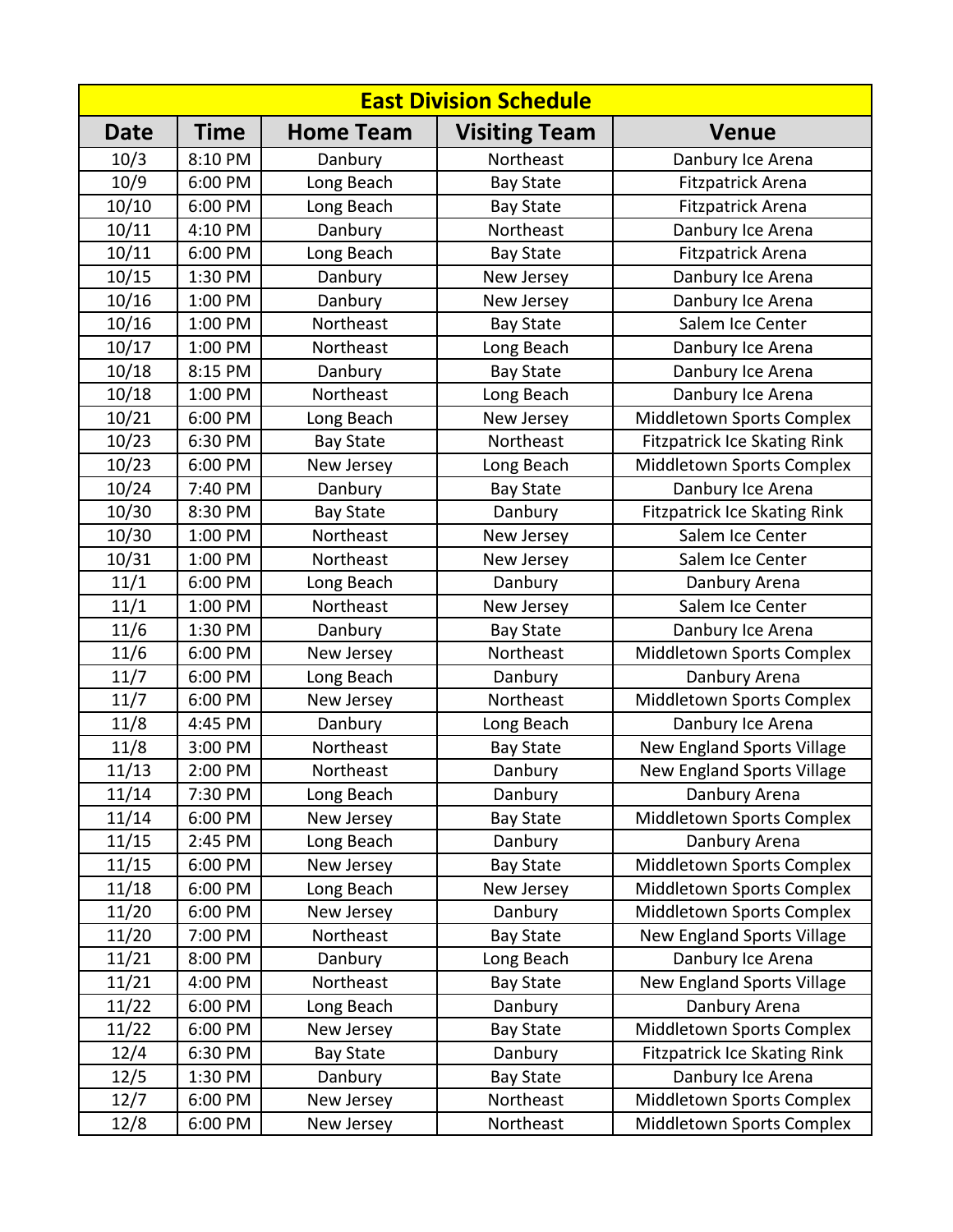| <b>East Division Schedule</b> |             |                  |                      |                                     |  |  |
|-------------------------------|-------------|------------------|----------------------|-------------------------------------|--|--|
| Date                          | <b>Time</b> | <b>Home Team</b> | <b>Visiting Team</b> | <b>Venue</b>                        |  |  |
| 12/9                          | 12:30 PM    | <b>Bay State</b> | Danbury              | <b>Fitzpatrick Ice Skating Rink</b> |  |  |
| 12/11                         | 12:30 PM    | Danbury          | Long Beach           | Danbury Ice Arena                   |  |  |
| 12/11                         | 6:00 PM     | New Jersey       | <b>Bay State</b>     | Middletown Sports Complex           |  |  |
| 12/12                         | 3:30 PM     | Danbury          | New Jersey           | Danbury Ice Arena                   |  |  |
| 12/12                         | 7:00 PM     | Northeast        | Long Beach           | New England Sports Village          |  |  |
| 12/13                         | 4:45 PM     | Danbury          | New Jersey           | Danbury Ice Arena                   |  |  |
| 12/13                         | 3:00 PM     | Northeast        | Long Beach           | New England Sports Village          |  |  |
| 12/17                         | 12:00 PM    | Danbury          | Northeast            | Danbury Ice Arena                   |  |  |
| 1/8                           | 6:30 PM     | <b>Bay State</b> | Danbury              | <b>Fitzpatrick Ice Skating Rink</b> |  |  |
| 1/8                           | 2:00 PM     | Northeast        | New Jersey           | New England Sports Village          |  |  |
| 1/9                           | 9:40 PM     | <b>Bay State</b> | New Jersey           | <b>Fitzpatrick Ice Skating Rink</b> |  |  |
| 1/9                           | 4:00 PM     | Northeast        | Danbury              | New England Sports Village          |  |  |
| 1/10                          | 3:00 PM     | Northeast        | <b>Bay State</b>     | New England Sports Village          |  |  |
| 1/13                          | 6:00 PM     | New Jersey       | Long Beach           | Middletown Sports Complex           |  |  |
| 1/15                          | 6:00 PM     | New Jersey       | <b>Bay State</b>     | Middletown Sports Complex           |  |  |
| 1/16                          | 7:40 PM     | <b>Bay State</b> | New Jersey           | <b>Fitzpatrick Ice Skating Rink</b> |  |  |
| 1/16                          | 3:00 PM     | Long Beach       | Northeast            | Long Beach Municipal Ice Arena      |  |  |
| 1/17                          | 7:10 PM     | <b>Bay State</b> | New Jersey           | <b>Fitzpatrick Ice Skating Rink</b> |  |  |
| 1/17                          | 3:30 PM     | Danbury          | Long Beach           | Danbury Ice Arena                   |  |  |
| 1/17                          | 10:00 AM    | Long Beach       | Northeast            | Long Beach Municipal Ice Arena      |  |  |
| 1/19                          | 6:00 PM     | New Jersey       | Danbury              | Middletown Sports Complex           |  |  |
| 1/22                          | 6:30 PM     | <b>Bay State</b> | Danbury              | <b>Fitzpatrick Ice Skating Rink</b> |  |  |
| 1/22                          | 7:00 PM     | Northeast        | New Jersey           | New England Sports Village          |  |  |
| 1/23                          | 4:00 PM     | Northeast        | New Jersey           | New England Sports Village          |  |  |
| 1/24                          | 12:00 PM    | Northeast        | <b>Bay State</b>     | New England Sports Village          |  |  |
| 1/27                          | 6:00 PM     | Long Beach       | New Jersey           | Long Beach Municipal Ice Arena      |  |  |
| 1/29                          | 6:30 PM     | <b>Bay State</b> | Long Beach           | <b>Fitzpatrick Ice Skating Rink</b> |  |  |
| 1/29                          | 6:00 PM     | New Jersey       | Danbury              | Middletown Sports Complex           |  |  |
| 1/30                          | 3:30 PM     | Danbury          | Long Beach           | Danbury Ice Arena                   |  |  |
| 1/31                          | 12:30 PM    | <b>Bay State</b> | New Jersey           | <b>Fitzpatrick Ice Skating Rink</b> |  |  |
| 1/31                          | 3:30 PM     | Danbury          | Long Beach           | Danbury Ice Arena                   |  |  |
| 2/3                           | 6:00 PM     | Long Beach       | New Jersey           | Long Beach Municipal Ice Arena      |  |  |
| 2/5                           | 9:30 PM     | <b>Bay State</b> | New Jersey           | <b>Fitzpatrick Ice Skating Rink</b> |  |  |
| 2/5                           | 7:00 PM     | Northeast        | Danbury              | New England Sports Village          |  |  |
| 2/7                           | 6:00 PM     | Long Beach       | New Jersey           | Long Beach Municipal Ice Arena      |  |  |
| 2/7                           | 3:00 PM     | Northeast        | Danbury              | New England Sports Village          |  |  |
| 2/12                          | 6:30 PM     | <b>Bay State</b> | Northeast            | <b>Fitzpatrick Ice Skating Rink</b> |  |  |
| 2/13                          | 5:40 PM     | <b>Bay State</b> | Northeast            | <b>Fitzpatrick Ice Skating Rink</b> |  |  |
| 2/13                          | 6:00 PM     | New Jersey       | Long Beach           | Middletown Sports Complex           |  |  |
| 2/14                          | 7:30 PM     | Danbury          | Northeast            | Danbury Ice Arena                   |  |  |
| 2/14                          | 6:00 PM     | New Jersey       | Long Beach           | Middletown Sports Complex           |  |  |
| 2/15                          | 6:00 PM     | Long Beach       | New Jersey           | Long Beach Municipal Ice Arena      |  |  |